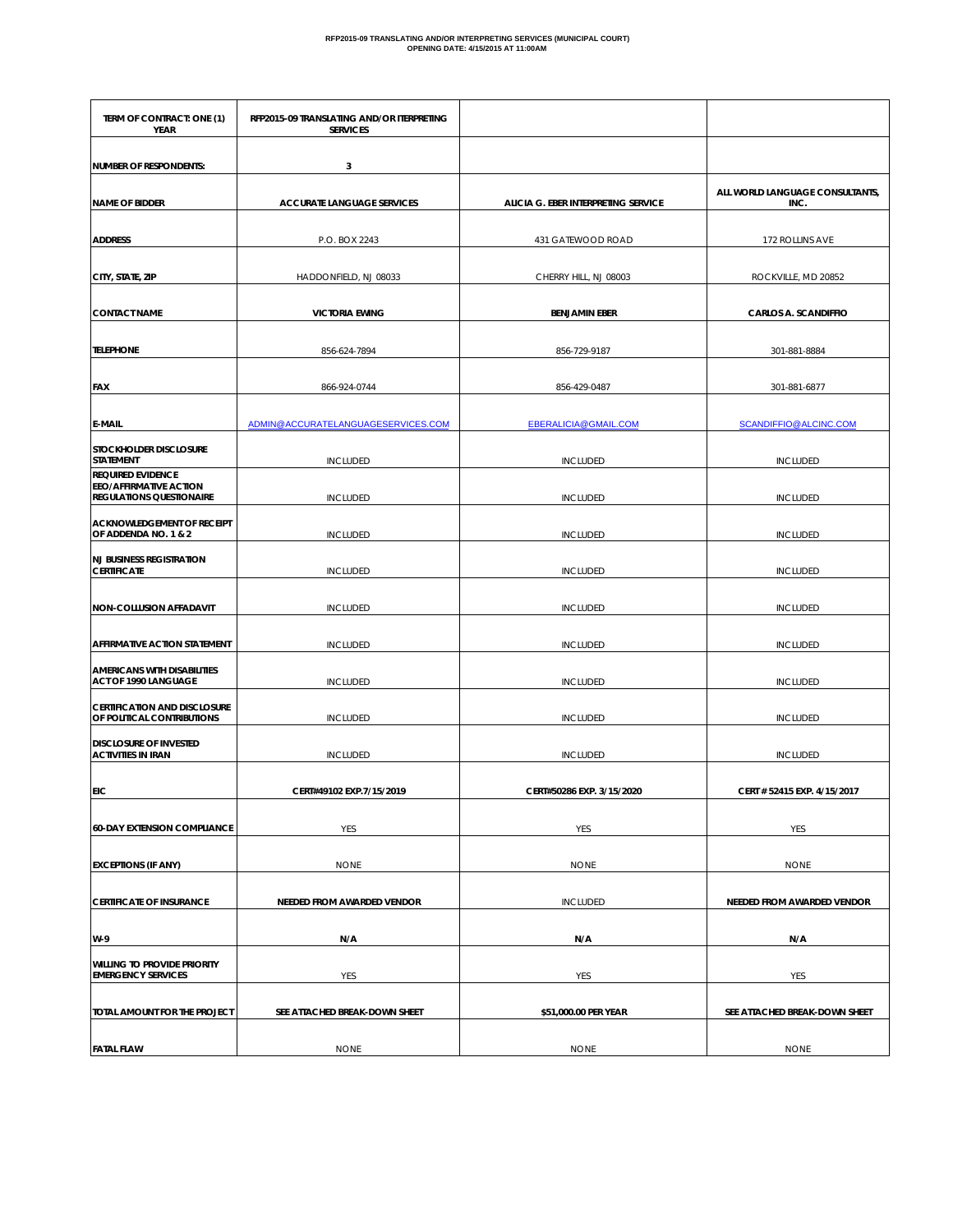

# In-Person Interpreting Rates, City of Trenton Municipal Court (Effective April 15, 2015)

| Languages                                                                                               |                                                                                           |                                                                                                       | Rate Per Hour<br>Two Hour Minimum* |
|---------------------------------------------------------------------------------------------------------|-------------------------------------------------------------------------------------------|-------------------------------------------------------------------------------------------------------|------------------------------------|
| Spanish                                                                                                 |                                                                                           |                                                                                                       | \$55 per hour                      |
| Arabic<br>Bulgarian<br>Chinese - Mandarin<br>Chinese - Cantonese<br>Czech<br>Creole<br>French<br>German | Greek<br>Gujarati<br><b>Hebrew</b><br>Hindu<br>Hungarian<br>Iltalian<br>lKorean<br>Polish | Portuguese<br>Panjabi<br>Romanian<br>Russian<br>Serbian<br>Turkish<br>Ukrainian<br>Urdu<br>Vietnamese | \$85 per hour                      |
| American Sign Language                                                                                  |                                                                                           |                                                                                                       | \$105 per hour                     |
| Other Languages and Dialects                                                                            |                                                                                           |                                                                                                       | Quoted upon request                |

## Agency Services are Approved by the AOC

| <b>Travel Reimbursement</b>                 | Rate          |
|---------------------------------------------|---------------|
| Travel Time (excludes Spanish Interpreters) | \$20 per hour |
| Mileage                                     | \$0.56/mile   |
| Parking/Tolls                               | As incurred   |

#### **Fine Print and Cancellation Policy:**

This is not an all-language inclusive list; please contact Accurate Language for other languages.

- \* Advanced cancellation notice of 24 hours or more: No Charge
- \* Less than 24 hours notice or on-site cancellation: 2 Hour Minimum Charge + travel, if applicable. \*Cancelation notice required for American Sign Language is two (2) full business days.
- \* Requests made with one business day or same-day notice may incur an additional 25% fee.

Phone: 856-795-8380 | Fax: 866-924-0744 | admin@accuratelanguageservices.com P.O. Box 2243, Haddonfield, NJ 08033 www.accuratelanguageservices.com